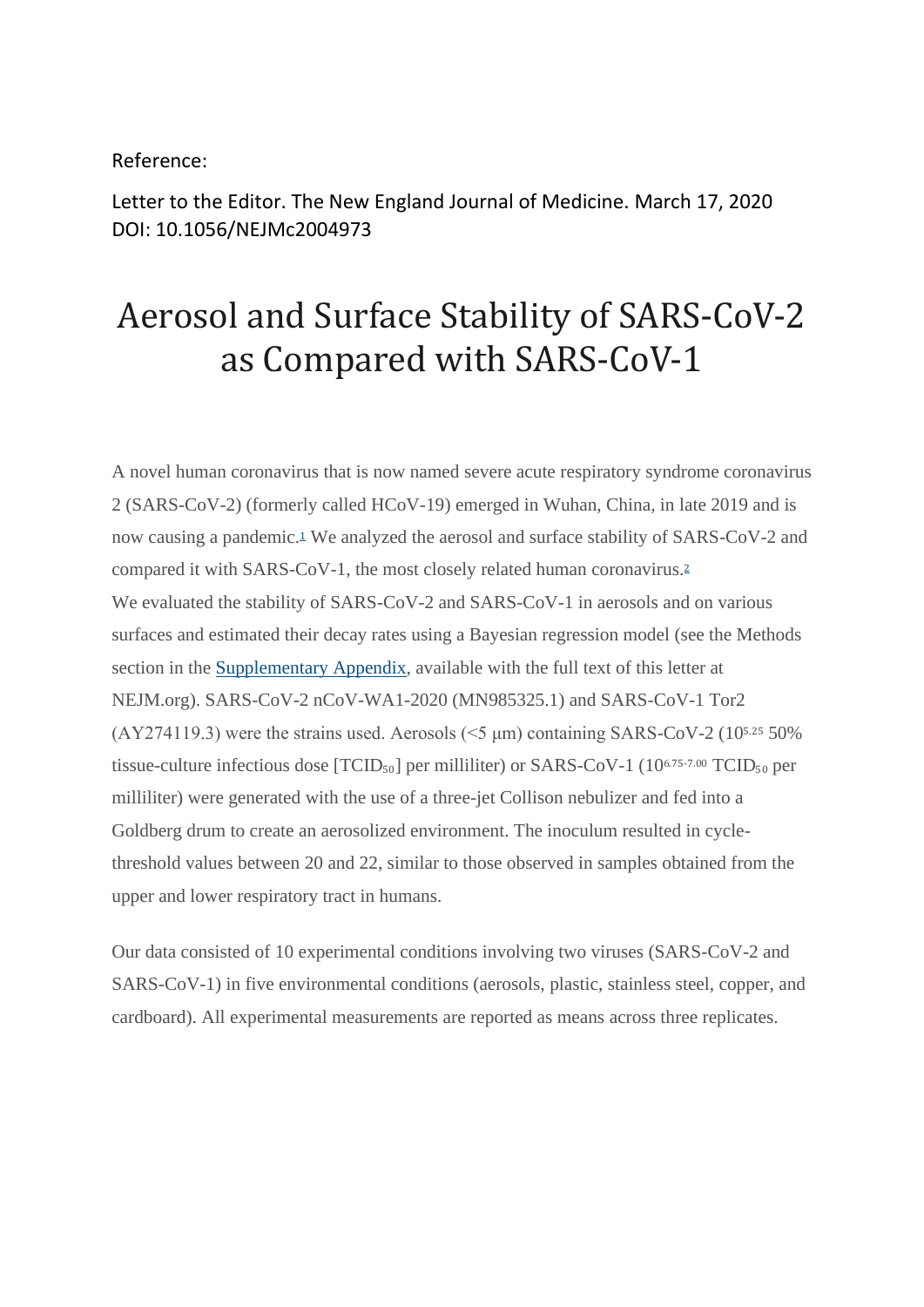

Viability of SARS-CoV-1 and SARS-CoV-2 in Aerosols and on Various Surfaces.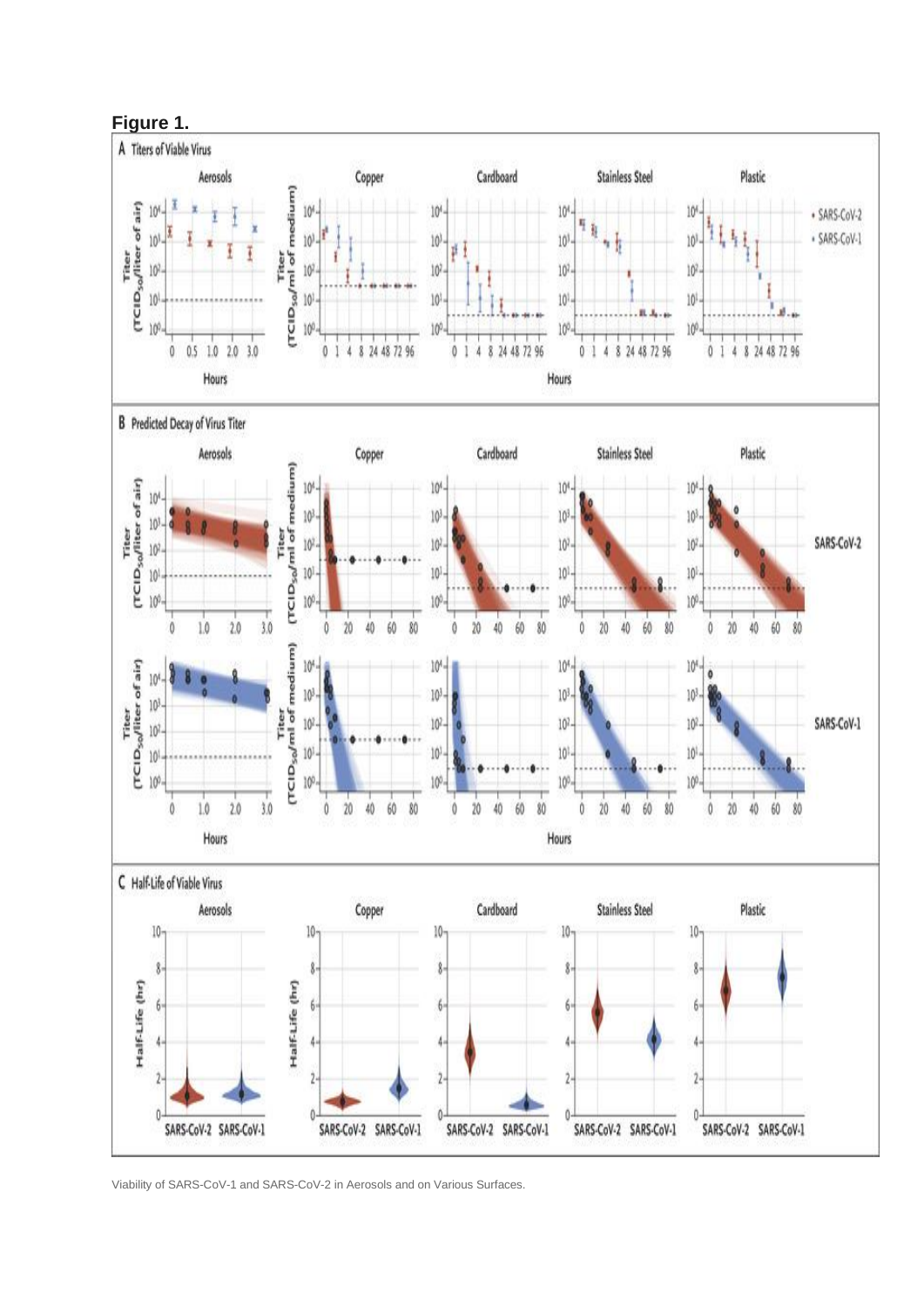SARS-CoV-2 remained viable in aerosols throughout the duration of our experiment (3 hours), with a reduction in infectious titer from  $10^{3.5}$  to  $10^{2.7}$  TCID<sub>50</sub> per liter of air. This reduction was similar to that observed with SARS-CoV-1, from  $10^{4.3}$  to  $10^{3.5}$  TCID<sub>50</sub> per milliliter ([Figure](https://www.nejm.org/doi/full/10.1056/NEJMc2004973?query=featured_home) 1A).

SARS-CoV-2 was more stable on plastic and stainless steel than on copper and cardboard, and viable virus was detected up to 72 hours after application to these surfaces ( $Figure 1A$  $Figure 1A$ ), although the virus titer was greatly reduced (from  $10^{3.7}$  to  $10^{0.6}$  TCID<sub>50</sub> per milliliter of medium after 72 hours on plastic and from  $10^{3.7}$  to  $10^{0.6}$  TCID<sub>50</sub> per milliliter after 48 hours on stainless steel). The stability kinetics of SARS-CoV-1 were similar (from 103.4 to  $10^{0.7}$  TCID<sub>50</sub> per milliliter after 72 hours on plastic and from 10<sup>3.6</sup> to 10<sup>0.6</sup> TCID<sub>50</sub> per milliliter after 48 hours on stainless steel). On copper, no viable SARS-CoV-2 was measured after 4 hours and no viable SARS-CoV-1 was measured after 8 hours. On cardboard, no viable SARS-CoV-2 was measured after 24 hours and no viable SARS-CoV-1 was measured after 8 hours ([Figure](https://www.nejm.org/doi/full/10.1056/NEJMc2004973?query=featured_home) 1A).

Both viruses had an exponential decay in virus titer across all experimental conditions, as indicated by a linear decrease in the  $log_{10}TCID_{50}$  per liter of air or milliliter of medium over time ([Figure](https://www.nejm.org/doi/full/10.1056/NEJMc2004973?query=featured_home) 1B). The half-lives of SARS-CoV-2 and SARS-CoV-1 were similar in aerosols, with median estimates of approximately 1.1 to 1.2 hours and 95% credible intervals of 0.64 to 2.64 for SARS-CoV-2 and 0.78 to 2.43 for SARS-CoV-1 ( $Figure 1C$  $Figure 1C$ , and Table S1 in the [Supplementary Appendix\)](https://www.nejm.org/doi/suppl/10.1056/NEJMc2004973/suppl_file/nejmc2004973_appendix.pdf). The half-lives of the two viruses were also similar on copper. On cardboard, the half-life of SARS-CoV-2 was longer than that of SARS-CoV-1. The longest viability of both viruses was on stainless steel and plastic; the estimated median half-life of SARS-CoV-2 was approximately 5.6 hours on stainless steel and 6.8 hours on plastic ( $Figure 1C$  $Figure 1C$ ). Estimated differences in the half-lives of the two viruses were small except for those on cardboard ( $Figure 1C$  $Figure 1C$ ). Individual replicate data were noticeably "noisier" (i.e., there was more variation in the experiment, resulting in a larger standard error) for cardboard than for other surfaces (Fig. S1 through S5), so we advise caution in interpreting this result.

We found that the stability of SARS-CoV-2 was similar to that of SARS-CoV-1 under the experimental circumstances tested. This indicates that differences in the epidemiologic characteristics of these viruses probably arise from other factors, including high viral loads in the upper respiratory tract and the potential for persons infected with SARS-CoV-2 to shed and transmit the virus while asymptomatic.<sup>[3,4](https://www.nejm.org/doi/full/10.1056/NEJMc2004973?query=featured_home)</sup> Our results indicate that aerosol and fomite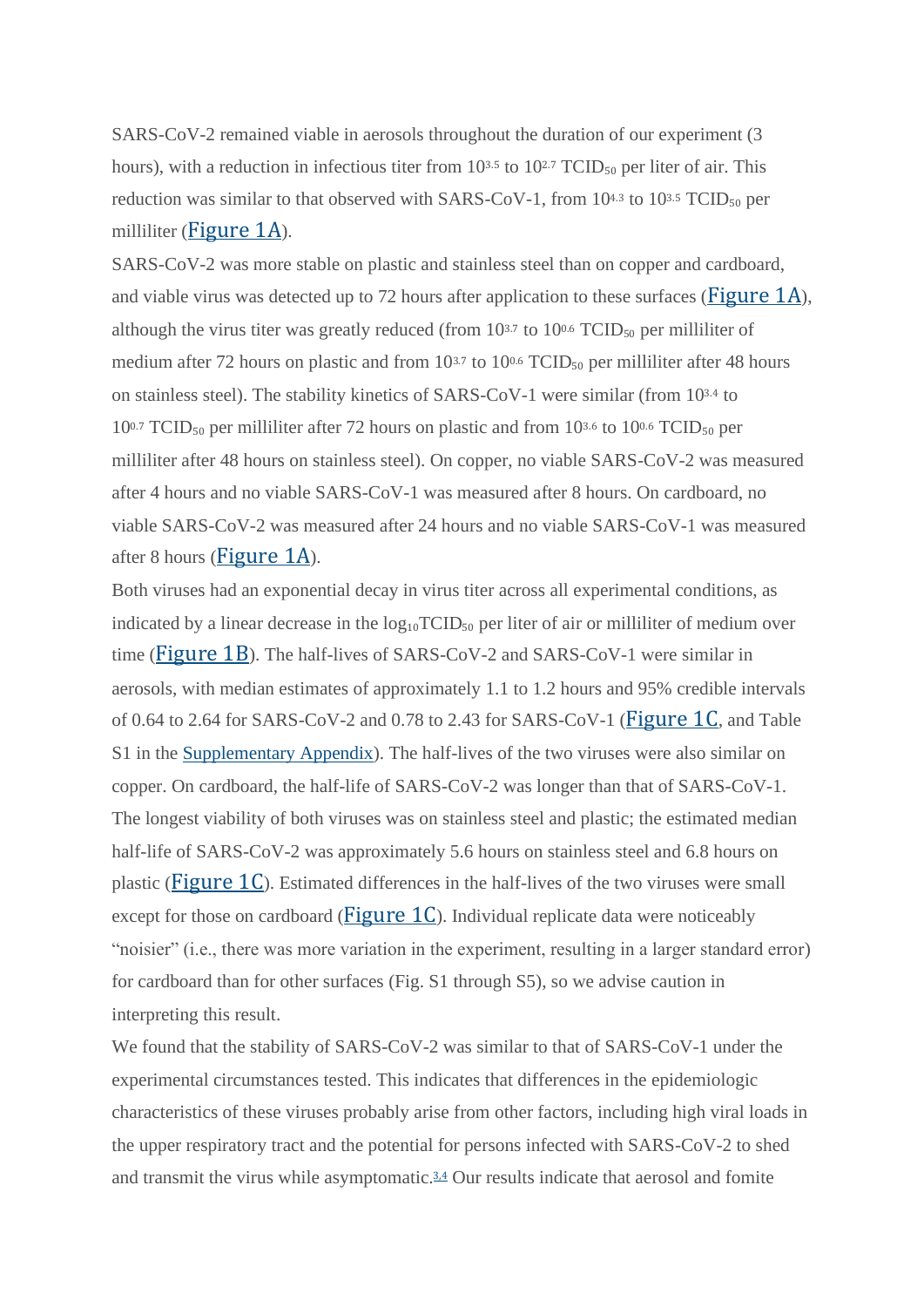transmission of SARS-CoV-2 is plausible, since the virus can remain viable and infectious in aerosols for hours and on surfaces up to days (depending on the inoculum shed). These findings echo those with SARS-CoV-1, in which these forms of transmission were associated with nosocomial spread and super-spreading events[,](https://www.nejm.org/doi/full/10.1056/NEJMc2004973?query=featured_home)<sup>5</sup> and they provide information for pandemic mitigation efforts.

Neeltje van Doremalen, Ph.D. Trenton Bushmaker, B.Sc. National Institute of Allergy and Infectious Diseases, Hamilton, MT

Dylan H. Morris, M.Phil. Princeton University, Princeton, NJ

Myndi G. Holbrook, B.Sc. National Institute of Allergy and Infectious Diseases, Hamilton, MT

Amandine Gamble, Ph.D. University of California, Los Angeles, Los Angeles, CA

Brandi N. Williamson, M.P.H. National Institute of Allergy and Infectious Diseases, Hamilton, MT

Azaibi Tamin, Ph.D. Jennifer L. Harcourt, Ph.D. Natalie J. Thornburg, Ph.D. Susan I. Gerber, M.D. Centers for Disease Control and Prevention, Atlanta, GA

James O. Lloyd-Smith, Ph.D. University of California, Los Angeles, Los Angeles, CA, Bethesda, MD

Emmie de Wit, Ph.D. Vincent J. Munster, Ph.D. National Institute of Allergy and Infectious Diseases, Hamilton, MT [vincent.munster@nih.gov](mailto:vincent.munster@nih.gov)